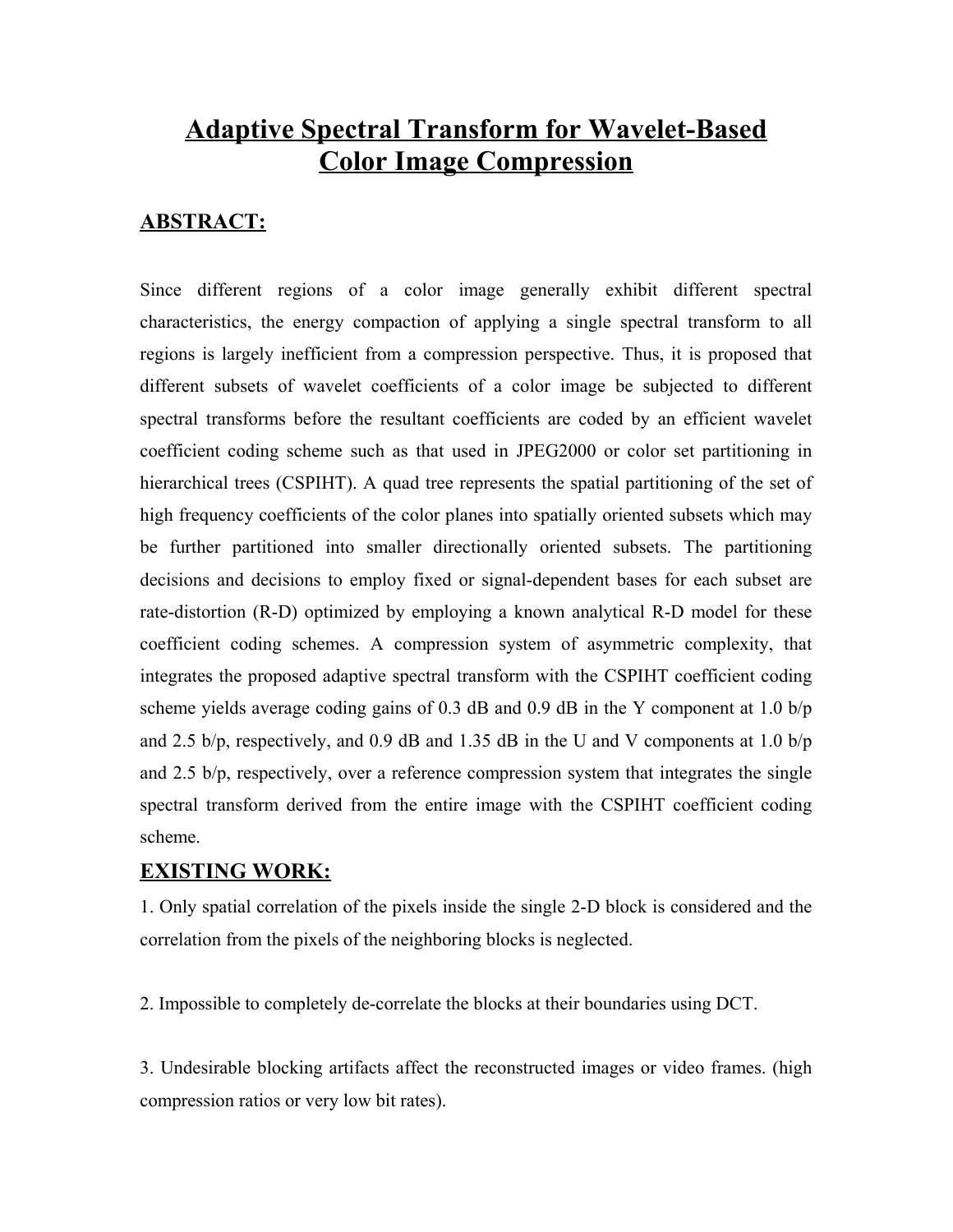4**.** Since the input image needs to be ``blocked,'' correlation across the block boundaries is not eliminated. This results in noticeable and annoying ``blocking artifacts'' particularly at low bit rates.

5. At compression ratios above 30:1, JPEG performance rapidly deteriorates, while wavelet coders degrade gracefully well beyond ratios of 100:1. at higher compression ratios, image quality degrades because of the artifacts resulting from the block-based DCT scheme.

6**.** Frequently changing colors in dense spaces cannot be represented well with few coefficients.

For example, a row of pixels interchanging between black and white pixel-by-pixel, is viewed as a high frequency in the frequency domain. However, a high frequency cannot be represented with few coefficients, and thus dropping high-order coefficients from the DCT removes the necessary detail. This is also the reason why diagrams are not compressed using jpeg compression.

7. DCT-based encoding algorithms are always lossy by nature.

8. Removal of high-frequency coefficients results in removal of certain frequencies that were originally present in the sine wave. After losing certain frequencies. it is not possible to achieve perfect reconstruction.

#### **PROPOSED WORK:**

1. The Wavelet based transform is a pretty good technique for image compression. Correctly use the advantage that provide by Wavelet based is the key to achieve good result while keep a good compression ratio.

2. The small size Wavelet based is suitable for mobile applications using low power devices as fast computation speed is required for real time applications.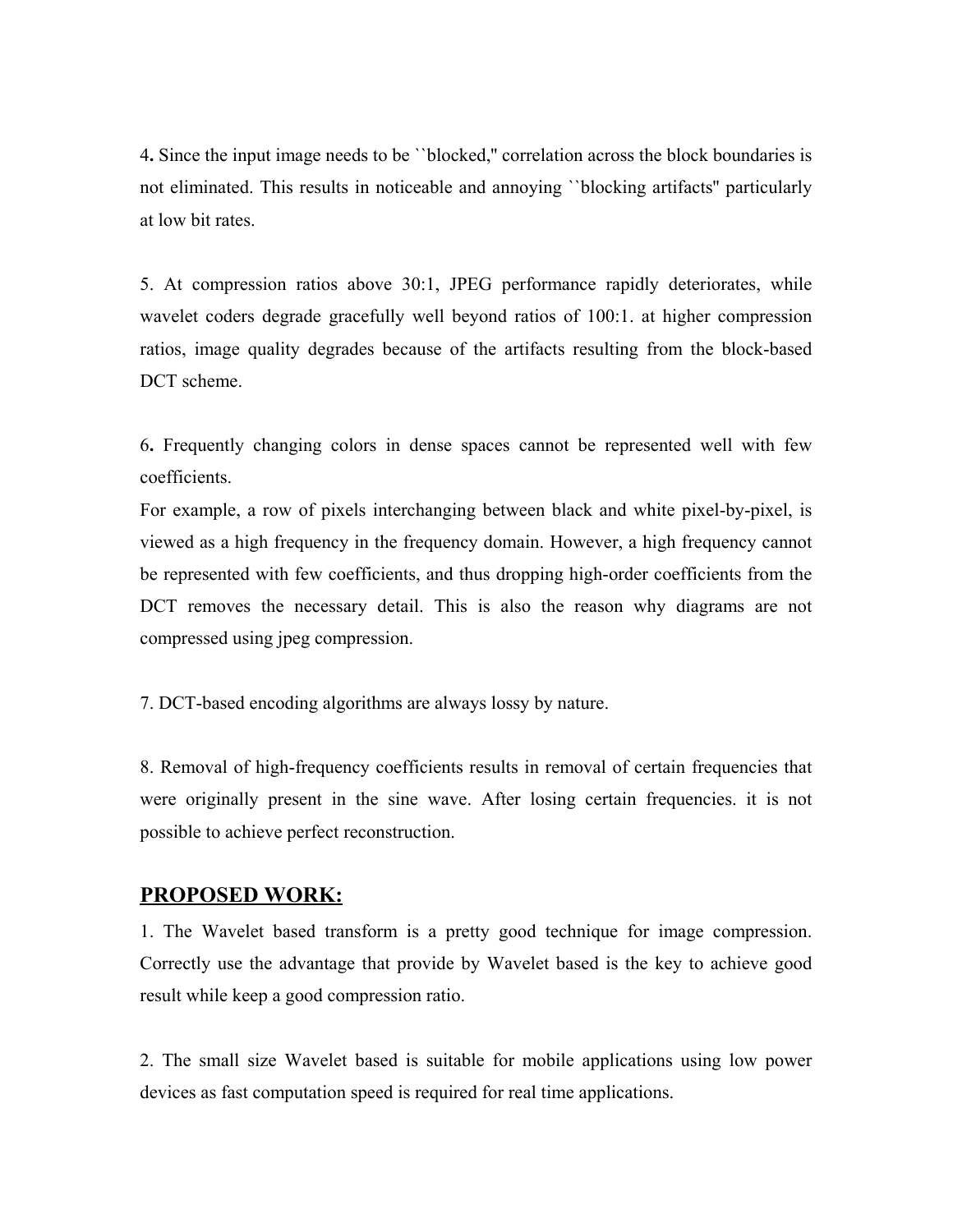3**.** Low complexity, and high fidelity image compression using fixed threshold method.

4. Wavelet based is real-valued and provides a better approximation of a signal with fewer coefficients.

5. Wavelet based namely simplicity, satisfactory performance, and availability of special purpose hardware for implementation.

6. The Wavelet based is a widely used transformation in transformation for data compression. It is an orthogonal transform, which has a fixed set of (image independent) basis functions, an efficient algorithm for computation, and good energy compaction and correlation reduction properties.

7. The Wavelet based is fast. It can be quickly calculated and is best for images with smooth edges like photos with human subjects.

8. Wavelet based algorithms are capable of achieving a high degree of compression with only minimal loss of data. This scheme is effective only for compressing continuous-tone images in which the differences between adjacent pixels are usually small.

9. Studies have shown that Wavelet based provides better energy compaction than DFT for most natural images.

9. The decorrelation characteristics of Wavelet based should render a decrease in the entropy (or self information) of an image. This will, in turn, decrease the number of bits required to represent the image.

### **Hardware Requirements**

| <b>SYSTEM</b>    | : Pentium IV 2.4 GHz |
|------------------|----------------------|
| <b>HARD DISK</b> | : 40 GB              |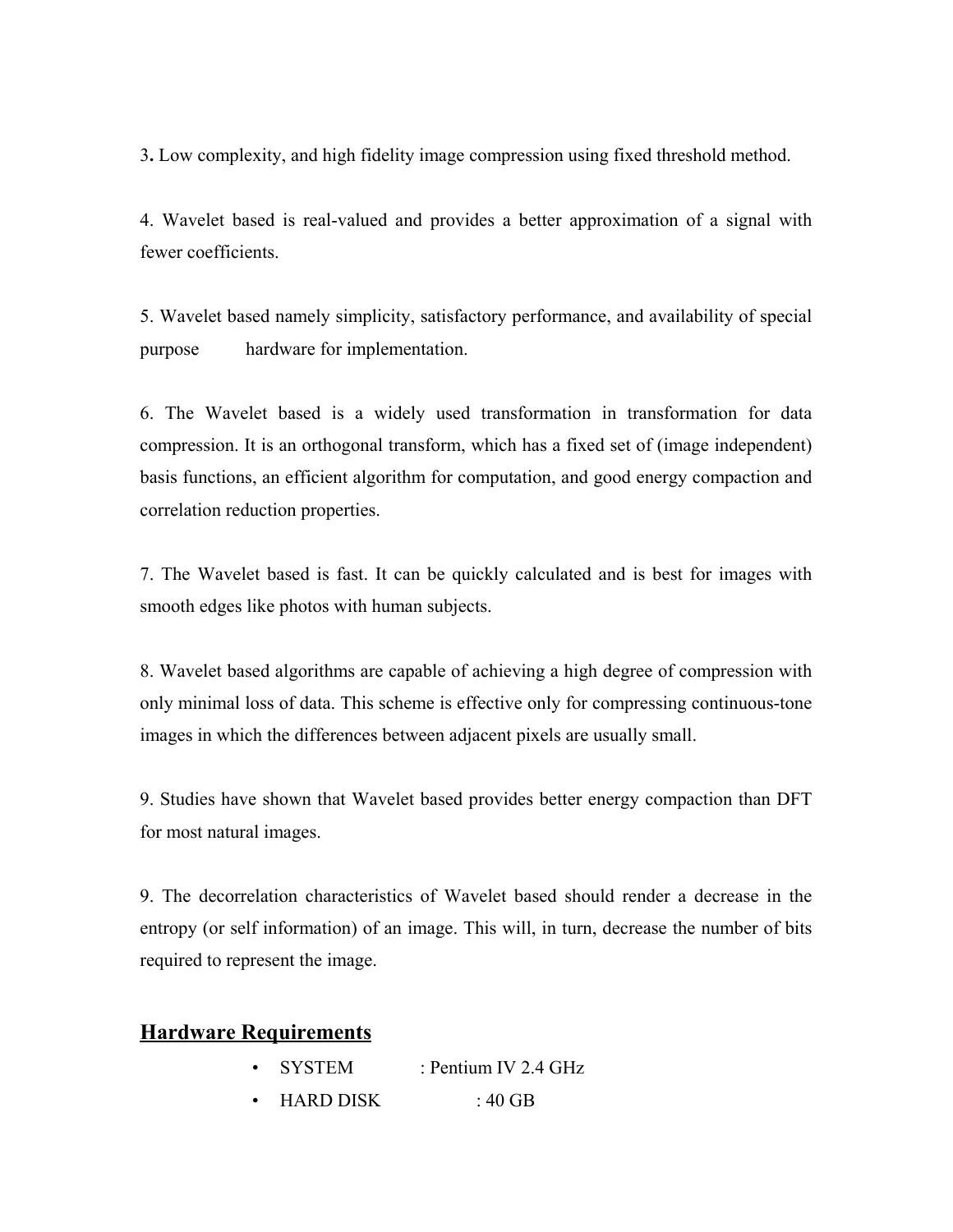- FLOPPY DRIVE : 1.44 MB
- MONITOR : 15 VGA colour
- MOUSE : Logitech.
- RAM : 256 MB
- KEYBOARD : 110 keys enhanced.

# **Software Requirements**

- Operating system :- Windows XP Professional
- Front End :- Microsoft Visual Studio .Net 2005
- Coding Language :  $-C# 2005$ .

# **Modules:**

- 1. Import Image.
- 2. Analyzing Image
- 3. Fuzzy filter Decoding
- 4. Compress to image.
- 5. Compress To mpeg.

# **Modules Description:**

#### **Import image**

User can import images of any type into the project. Most probably supported image Format is JPEG and BMP. Image container holds the image.

### **Analyzing Image**

Image can be zoomed by the user in the ratio of 16\*16 pixel rate. Also the image blocks are classified. Every single pixel value listed out. Yuv format classification of image is possible.